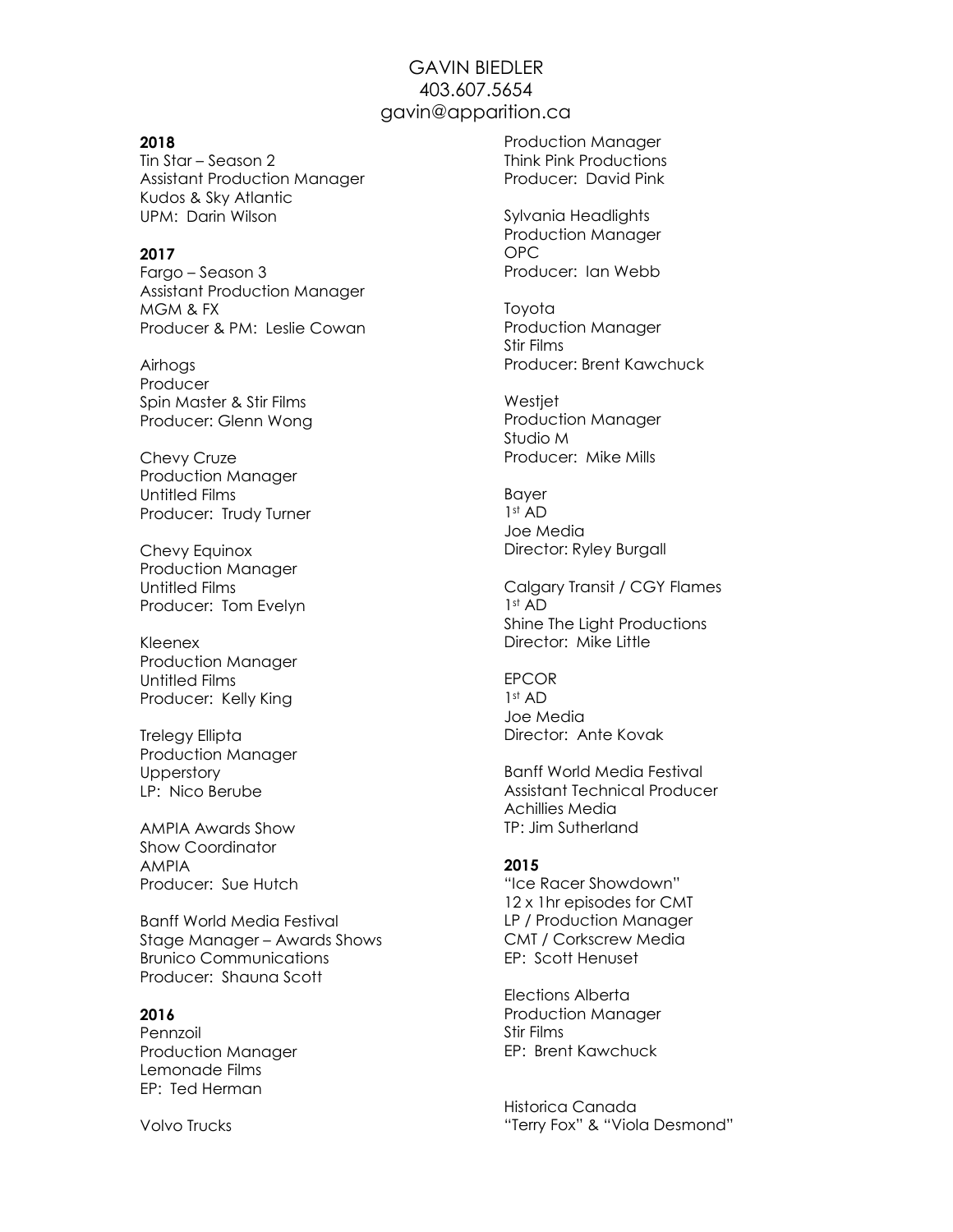Production Manager Stir Films EP: Brent Kawchuck

Rogers Communications Production Manager Soft Citizen & TSU Producer: John Scarth

AUPE Production Manager Stir Films EP: Brent Kawchuck

Fountain Tire Production Manager Stir Films EP: Brent Kawchuck

Brookfield Production Manager Stir Films EP: Brent Kawchuck

Jumpstart & Forzani Group AD Stir Films Dir: Blake Horobin

Certified (GM) 1st AD Joe Media Dir: Wayne Craig

"Above Banff" Banff National Parks & Brewsters 1st AD GES & Joe Media Dir: David Weiss

"Property Bros" Promo Production Coordinator HGTV & Filmbratz PM: Hans Dys

AMPIA Awards Show Show Coordinator AMPIA Producer: Sue Hutch

Rotory Club "Stomp" & "Round Up" Talent Runner 51 North Productions Coord: Claudia Neff

### 2014

British Army Training Unit Suffield (BATUS) - CFB Suffield, AB ST/OPS Tactical Training Canada Civilians in Battlespace Program (CIB) Operations Manager PM: Paul Flavell Prairie Storm 01, 02, 03, 04

Canadian Country Music Awards Line Producer CCMA, CMT, CBC & Corkscrew Media EP: Scott Henuset

Toyota  $1<sup>st</sup> AD$ Joe Media Dir: Jim Thalheimer

AMPIA Awards Show Show Coordinator AMPIA Producer: Sue Hutch

Rotory Club "Stomp" & "Round Up" Talent Runner 51 North Productions Coord: Claudia Neff

PPCLI 100<sup>th</sup> Anniversary Event Coordinator Apparition Events & Media POC: Major Manny Mandahar

### 2013

British Army Training Unit Suffield (BATUS) - CFB Suffield, AB ST/OPS Tactical Training Canada Civilians in Battlespace Program (CIB) Operations Manager PM: Paul Flavell Prairie Thunder 02 Prairie Storm 03, 04

Canadian Country Music Awards Line Producer CCMA, CMT, CBC & Corkscrew Media EP: Scott Henuset Calgary Stampede Programming & Broadcast Division Rodeo & Chuckwagon Production Manager: Cindy Gillies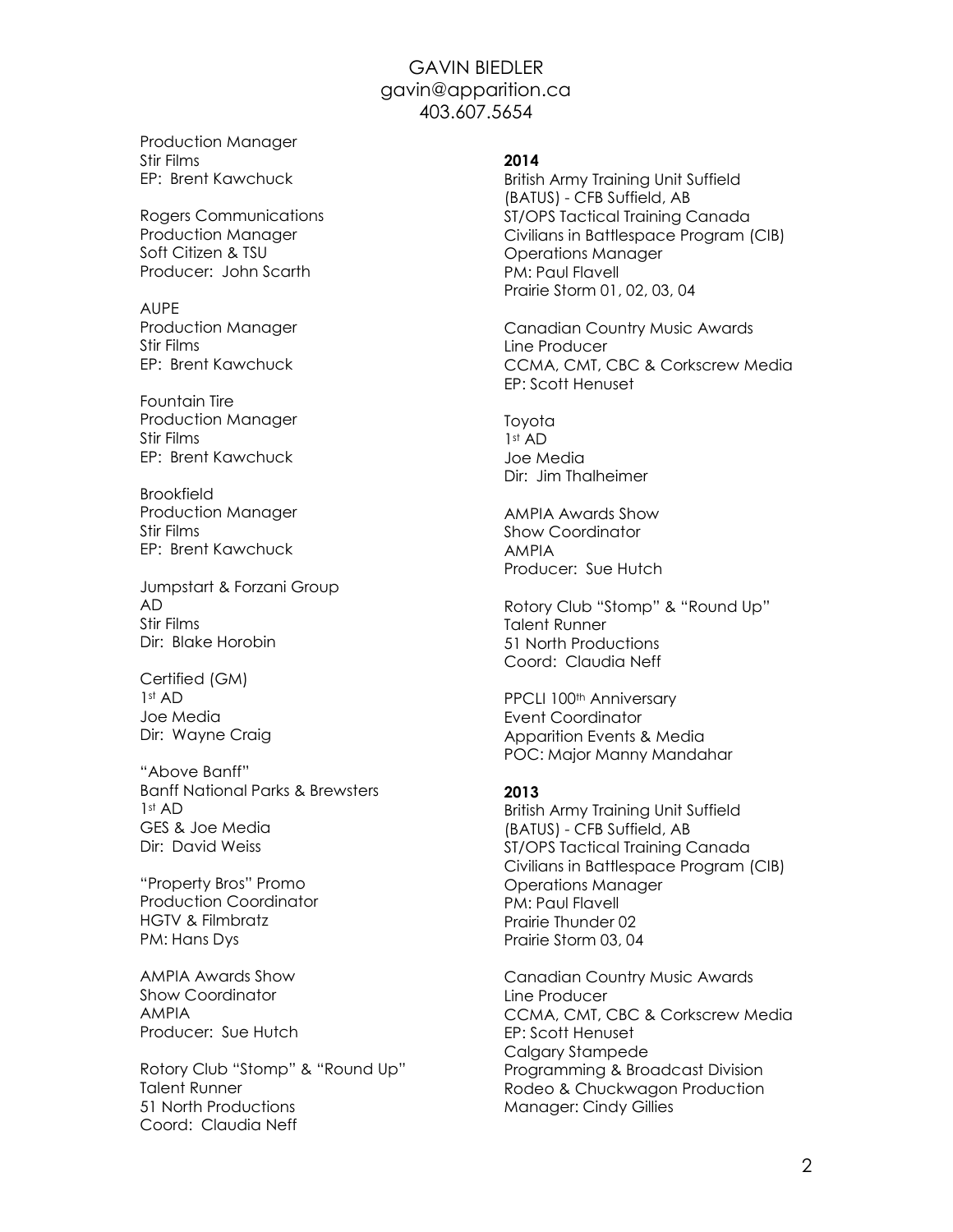Alberta Assoc. Motion Picture & Television Unions AAMPTU Event Coordinator Annual Industry Wrap Party IATSE, DGC, Teamsters, ACTRA

Alberta Chiropractors Producer Stir Films EP: Brent Kawchuck

Sportchek 1st AD WhiteIron Productions Director: John Cameron

Western CDN Lottery Corp 1st AD Joe Media Director: Jim Thalheimer

Toyota 1st AD Joe Media Dir: Jim Thalheimer

Imagewear  $1st$  AD Joe Media Director: Wayne Craig

Lexus 2nd AD Capital Media 1st AD: Bob Phillips

Mercedes Benz Locations Supply & Demand LM: Rob Hilton

### 2012

CityTV NYE Broadcast @ Olympic Plaza Production Manager & Floor Director CityTV & Corkscrew Media Stage Mgr: Michael Lewis

Canadian Country Music Awards Site / Production Manager CCMA & Corkscrew Media Exec. Prod: Brent Kawchuck

Calgary Stampede

Programming & Broadcast Division Rodeo & Chuckwagon Production Manager: Cindy Gillies

**CityLine** Production Manager CityTV & Corkscrew Media Director of Production:Wendy Kieswetter

UFC Presser Producer **WhiteIron** GM: Dave Smigarowski

Vogue Fashion Flashmob Producer Mantaray Creative Agency: Tamara Rosenblum

Dell Computers Alberta PM Circle Productions Producer: Mike Gill

SMART Technology Production Manager **WhiteIron** Acct Mgr: Ken McWilliams

**TransAlta** 1st AD Joe Media Group PM: Sue Hutch

Shell "Energy Mix" 2nd AD Gorgeous & Means of Production 1st AD: Matthew Penry Davey

AMPIA Awards Show Stage Mgr and Coordinator AMPIA Producer: Sue Hutch

First Calgary Financial Coordinator Suneeva PM: Gary Lorimer

Toyota **Coordinator**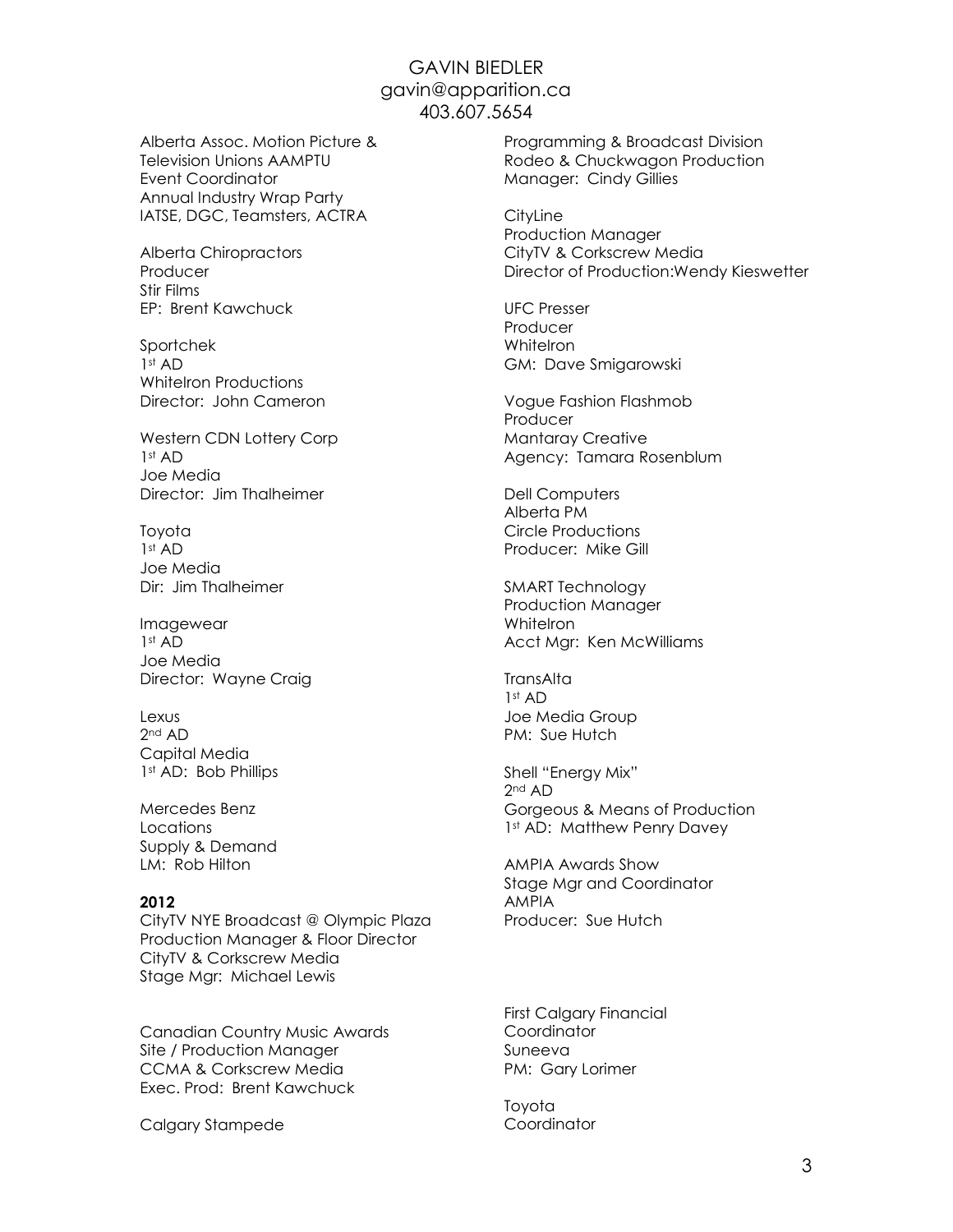Joe Media Group PM: Sue Hutch

100thAnniversay Video Researcher Kicker Films Producer: Angelique Silberman

### 2011

Stuffed Markhor – CFB Edmonton MTTF Area Support Unit Exercise Civilians in Battlespace Program (CIB) Allied Container Systems (ACS) My role: Project Manager 2IC PM: Kelly McCoshen 28 Feb – 4 March

Desert Ram 0901– CFB Suffield 1 CMBG Exercise Allied Container Systems (ACS) My role: Managing Field Director PM: Barbara Ann Schoemaker 14 – 19 April

Maple Guardian 1101 Canadian Manouevre Training Centre Civilians in Battlespace Program (CIB) Allied Container Systems (ACS) Managing Field Director PM: Barbara Ann Schoemaker

Sturgeon County Canada Day Celebrations at the Edmonton Garrison Event Producer / Coordinator Apparition Events & Media

Alberta College and Association of **Chiropractors** 1st AD / Production Coordinator Stir Films Director: Mark Mainguy

Nissan (for Japan) 2nd AD Transmission 1st AD: Greg Dobbin

CityTV NYE Broadcast @ Olympic Plaza Floor Director – Main Stage CityTV & Corkscrew Media Stage Mgr: Michael Lewis

### 2010

Prairie Storm 1001 17-23 May

Prairie Storm 1002 23 – 29 June Prairie Storm 1003 24 – 29 August Prairie Storm 1005 27 – 31 October

British Army Training Unit Suffield (BATUS) - CFB Suffield, AB Allied Container Systems (ACS) Civilians in Battlespace Program (CIB) My role: Live Immersive Training Operations Manager PM: Kelly McCoshen

Maple Guardian 1002 Canadian Manouevre Training Centre (CMTC) - CFB Wainwright, AB Civilians in Battlespace Program (CIB) Allied Container Systems (ACS) My role: Live Immersive Training Operations Manager PM: Barbara Ann Schoemaker 18 September – 9 October

## 2009

XCTC 0901 – Ft. Blanding, Florida USA National Guard Bureau NGB Civilians on the Battlefield Program(COB) Allied Container Systems (ACS) My role: ACS Advisor MFD: Michael LiDondici 21 – 26 January Exercise Development Work Group Maple Guardian 0901 – CFB Wainwright 3-5 February & 16-19 March \* with DFAIT, CIDA, RCMP, CSC, & CF Desert Ram 0901– CFB Suffield 1 CMBG Exercise Civilians in Battlespace Program (CIB) Allied Container Systems (ACS) My role: Managing Field Director PM: Barbara Ann Schoemaker 8 - 30 April

Total Ram 0901 – Medicine Hat, AB PRT Exercise Civilians in Battlespace Program (CIB) Allied Container Systems (ACS) My role: Managing Field Director PM: Barbara Ann Schoemaker  $1 - 9$  May

Maple Guardian 0901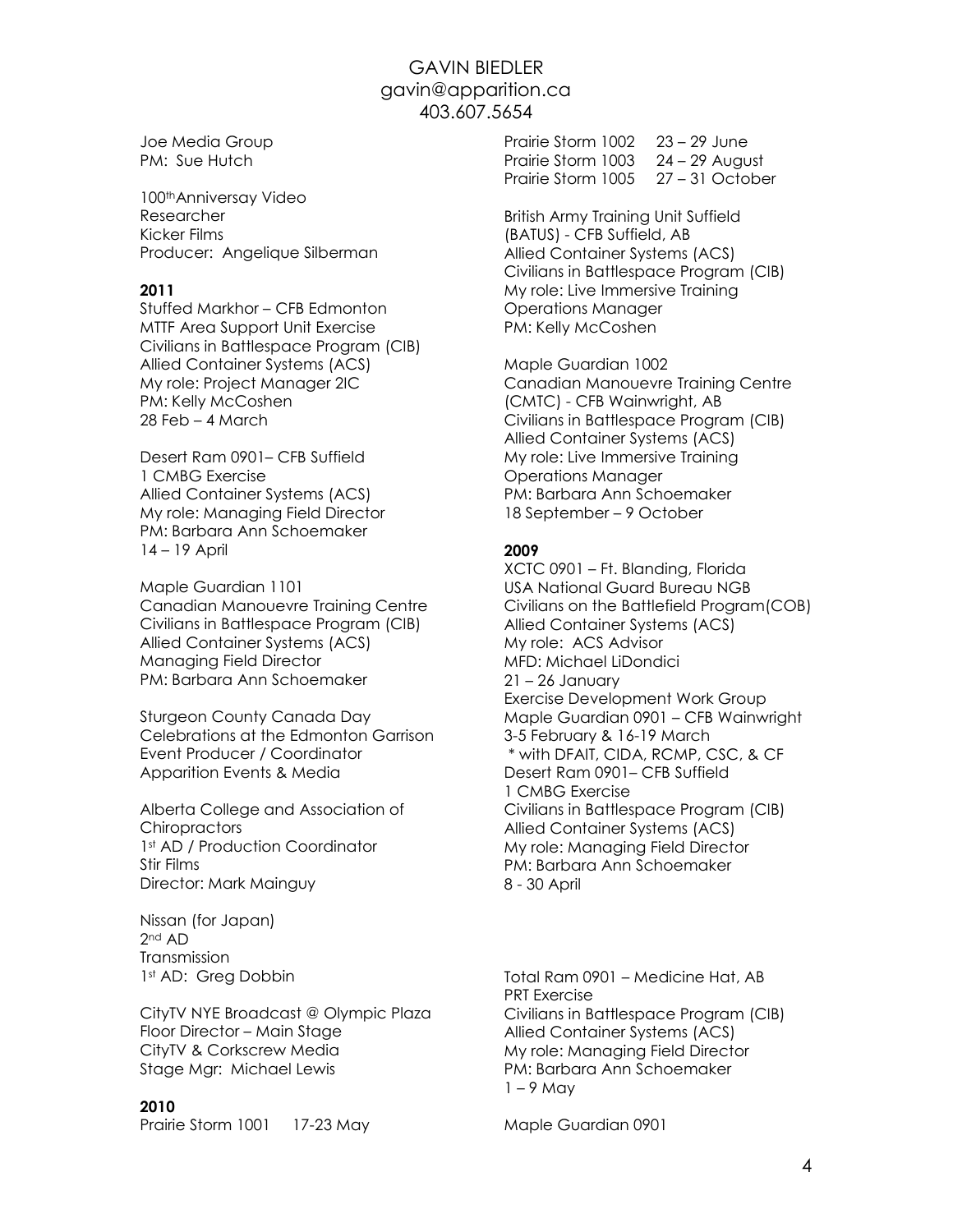Canadian Manouevre Training Centre (CMTC) - CFB Wainwright, AB Civilians in Battlespace Program (CIB) Allied Container Systems (ACS) My role: Training Support Solutions Operations Manager PM: Barbara Ann Schoemaker 26 May – 11 June

Medicine Man 0901 1 – 11 June Medicine Man 0902 20 – 30 July Medicine Man 0903 26 Sept – 1 Oct British Army Training Unit Suffield (BATUS) – CFB Suffield Civilians in Battlespace Program (CIB) Allied Container Systems (ACS) My role: TSS Operations Manager PM: Kelly McCoshen

Maple Defender 0901 Canadian Manouevre Training Centre (CMTC) - CFB Wainwright, AB Civilians in Battlespace Program (CIB) Allied Container Systems (ACS) My role: TSS Operations Manager PM: Barbara Ann Schoemaker 16 – 28 August

#### 2008

Scenario Development Working Group Maple Guardian 0801 - Edmonton, AB 20 – 24 January 2008

Maple Guardian 0801 Canadian Manouevre Training Centre (CMTC)- CFB Wainwright, AB Civilians in Battlespace Program (CIB) Allied Container Systems (ACS) My role: Managing Field Director PM: Douglas Berquist 19 April – 17 May

Scenario Development Working Group Maple Guardian 0802 – CFB Valcartier 9 – 13 June, 2008

XCTC 0801 - Gowen Field, Idaho USA National Guard Bureau NGB Civilians on the Battlefield Program(COB) Allied Container Systems (ACS) My role: ACS Advisor MFD: Michael LiDondici

4 – 13 August, 2008

Combat Team Commanders Course CTCC – CFB Wainwright Civilians in Battlespace Program (CIB) Allied Container Systems (ACS) My role: Managing Field Director PM: Barbara Ann Schoemaker 20 – 25 September

Maple Guardian 0802 Canadian Manouevre Training Centre (CMTC) - CFB Wainwright, AB Civilians in Battlespace Program (CIB) Allied Container Systems (ACS) My role: Managing Field Director PM: Barbara Ann Schoemaker 16 Oct – 3 November

Range Rover – 2nd Unit (World) **Coordinator** HSI / Radke Films DOP: Mick Coulter PM: Ken Eggett

### 2007

Maple Guardian 0701 VanDoos Maple Guardian 0702 PPCLI Maple Defender 0701 Reserves

Canadian Manouevre Training Centre (CMTC) - CFB Wainwright, AB Civilians in Battlespace Program (CIB) Allied Container Systems (ACS) My role: Managing Field Director PM: Douglas Berquist

Honda Running Package(US) Coordinator November Films Producer: Jason Forrest

Save on Foods (CND) Coordinator The Garden PM: Stu Andrews

AMA (CND) 2nd Assistant Director Joe Media 1st AD: Gary Lorimer

### 2006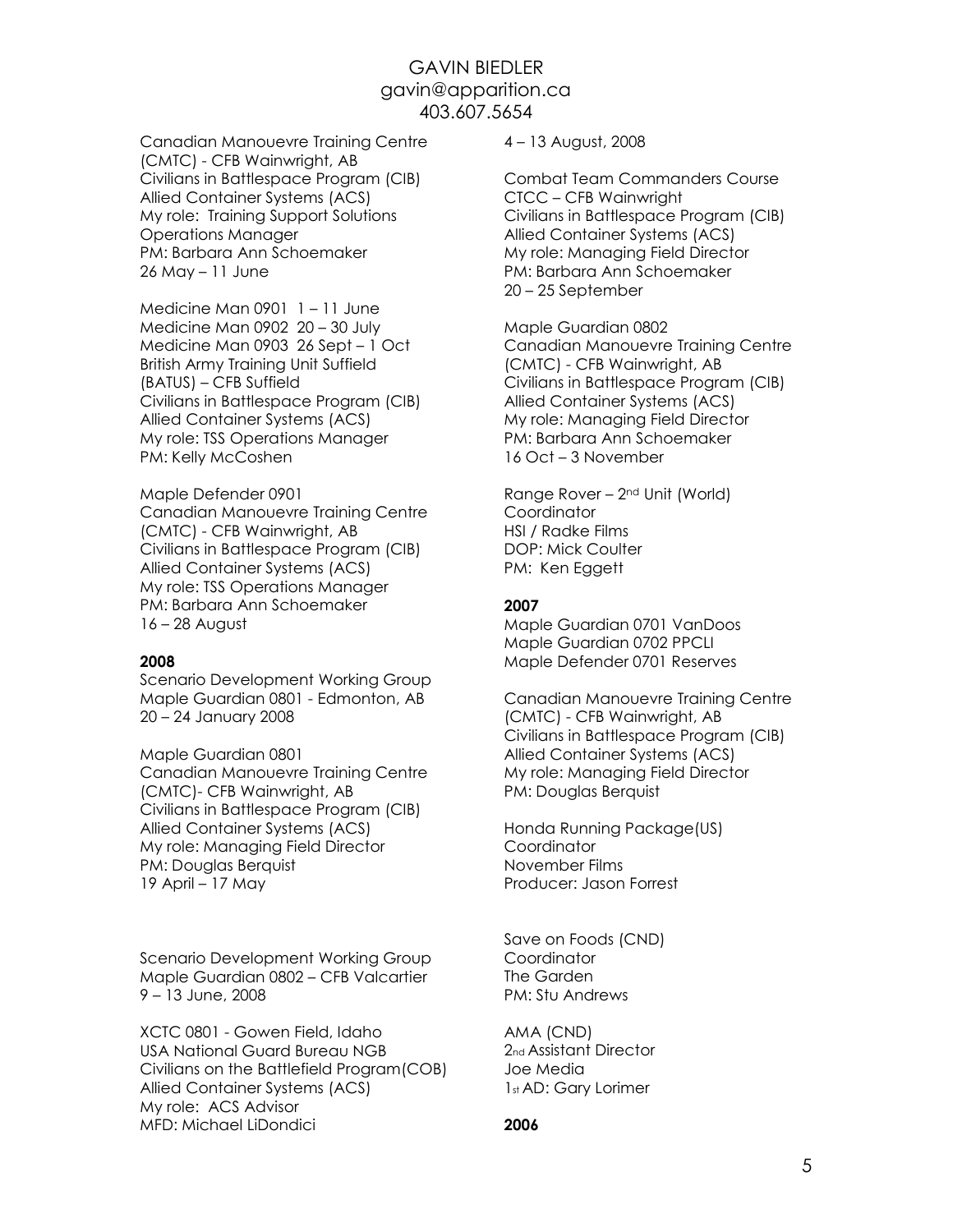Maple Guardian 0602 Van Doos Maple Defender 0601 RCR Canadian Manouevre Training Centre (CMTC) – CFB Wainwright, AB Civilians in Battlespace Program (CIB) Allied Container Systems (ACS) Managing Field Director PM: Douglas Berquist

Canada Day – Regina, SK Fireworks Assistant Big Bang Fireworks Owner: Dan Roy

Mark's Workwearhouse (CND) Production Manager WhiteIron Productions Director: Michael Little

Panago (CND) Production Manager Lemonade Films Producer: Ted Herman

British Army Everest West Ridge (UK) **Coordinator** 2am Films PM: Ted Herman

AMA(Alberta) **Coordinator** Joe Media PM: Sue Hutch

Coors(North America) Coordinator Partners Film Co. PM: Lorie Gibson

Nissan(North America) **Coordinator** Brave Films / Circle Productions PM: Kristian Andresen

### 2005

"Jade's Trick"- reshoot 1st AD 30 min. short film Director: Johanna Mercer

Bodog (US)

Director's Assistant Gearhead Director: Benny Boom

Ford Mustang (Superbowl) Assistant Producer Anonymous/WhiteIron Producer: Barb Walker

Mitsubishi (US) **Coordinator** Millennium Pictures PM: Sharron Toews

Westjet (CND) **Coordinator Untitled** PM: Sharron Toews

Shell (CND) Coordinator **Untitled** PM: Sharron Toews

Cox Communications (US) **Coordinator** Sandwick / Radke PM: Renee Poulin

Lincoln 2006 (US) **Coordinator** Millennium Pictures PM: Sharron Toews

Subaru (US) **Coordinator Nucleus** PM: Jeanette Gallant

Famous Dave's (US) **Coordinator** Red Motel Pictures PM: Mark Voyce

Acura MDX (US) Assist Coordinator H.S.I. / Radke PM: Sharron Toews

Lexus (CND) Assist.Coordinator Steam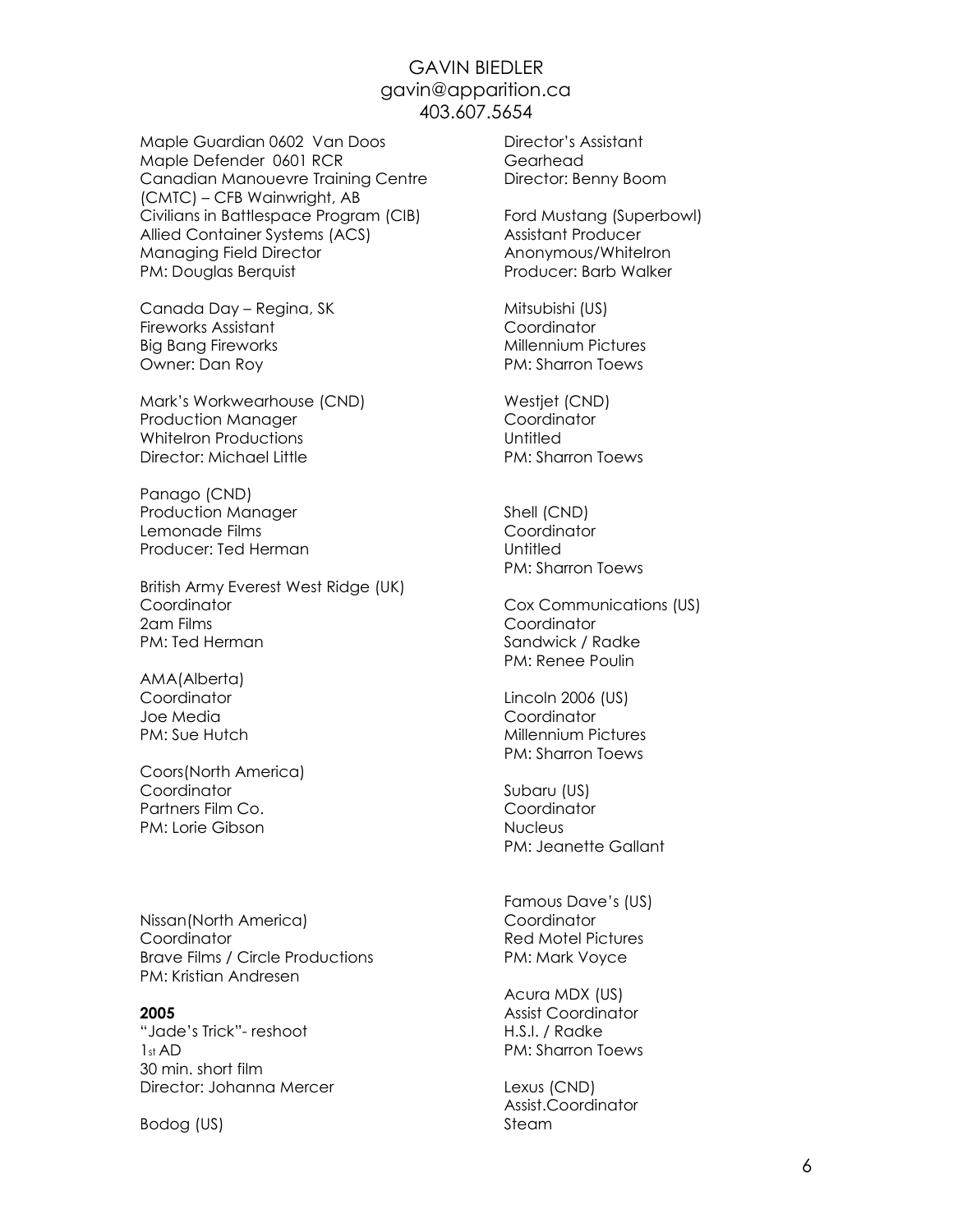PM: Sharron Toews

Hummer (N.America) Assist Coordinator H.S.I. / Radke PM: Sharron Toews

#### 2004

"The Mountain" Pilot Trainee Production Coordinator WBTV (Warner Bros.) PM: Leslie Cowan

Hyundai Equus(Korea) 2nd AD CIM Media Services 1st AD: Seung Kim

Chevy (N.A.) Coordinator Millennium Pictures PM: Terry Marsh & Hallie Machan

Manitoba Telephone Systems MTS (CND) **Coordinator** Circle Productions PM: S.Toews

Delta Airlines (US) Coordinator Untitled, LLC Producer: Ken Rosen

TSX Olympic Spot (CND) **Coordinator** New New Films PM: Michael Wray

Essuvee (US PSA) Assistant Coordinator Kleinman / Treehouse PM: Sharron Toews

Volvo (Europe) Assistant Coordinator Brave Film Co. PM: Sharron Toews

Toyota (CND) Assistant Coordinator Industry Films PM: Sharron Toews

Ford (CND) **Coordinator** Joe Media Producer: Angelique Silberman

Zip Airlines (CND) Talent/Coordinator Joe Media Producer: Angelique Silberman

#### 2003

"Matter of Family" MOW Office PA Sony/CBS PM: Tom Benz

Pepsi/7-Up (U.S.) Assist. Producer Industry Films Producer: Trudy Turner

Jeep (N.America)  $2nd AD$ H.S.I./Steam 1st AD: David Dean

SK Sky (Korea) 2nd AD Basecamp/Exposed Films 1st AD: Rick Friedman

Aspirin Bayer (CND) 2nd AD Radke Films 1st AD: Brian Beasdale

Petro-Canada (CND) 2nd AD Play Films 1st AD: Brad Moerke

Coxx Communication (CND) Art PA Radke Films Art Director: Jan Shiner

Wal-Mart – Publicis(CND) PA/Driver Industry Films PM: Sharron Toews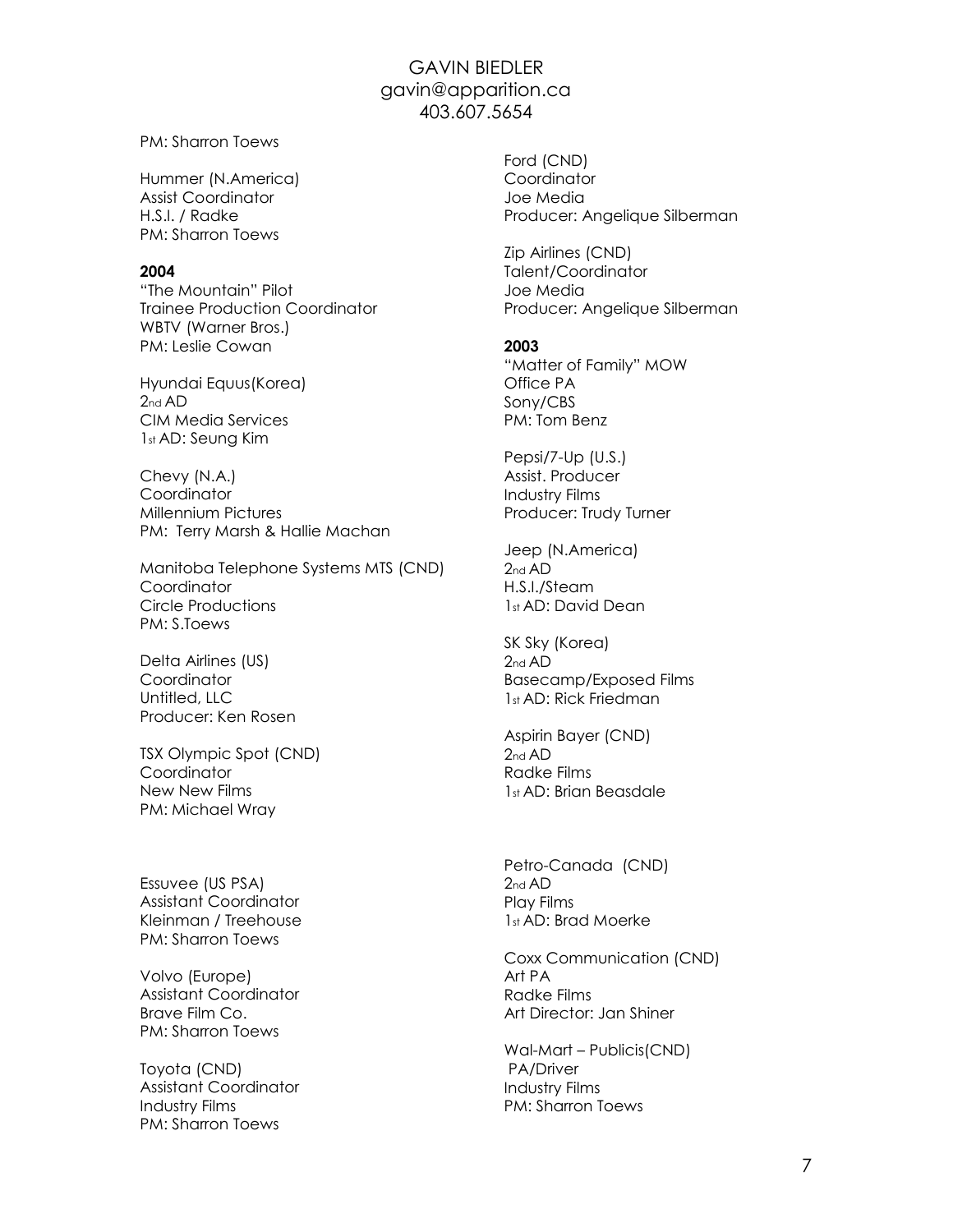KIA (U.S.) PA/Driver MJZ/Quixote Films PM: S.Toews

Chrysler CP24 – BBDO(CND) PA Imported Artist PM: Michael Jordan

Neat Sheet(CND) PA Park City Films PM: Michael Jordan

#### 2002

Autopsy 9 – Lucie Turmell Case Canadian Unit Production Manager HBO Producer: Lea Sheloush

Remax (U.S.) 2nd Unit PM Radke/RSA Films Producer: Tom Lowe

Homefront PSA(CND) 2<sub>nd</sub> AD/Coordinator WhiteIron Productions PM: Douglas Berquist

Everest (CND) 2<sub>nd</sub> AD Applebox Productions 1st AD: Brian Beasdale

MLBaseball Playoff Promo(U.S.) 2nd AD ESPN/WhiteIron 1st AD: Douglas Berquist

KIA (N.A.)  $2nd AD$ The Big Film Company 1st AD: Dean Bernard

Wildcat Beer (CND) 2<sub>nd</sub> AD Jet Films 1st AD: Greg Dobbin

Stetson (U.S)

 $2nd AD$ Double Wide Media 1st AD: Greg Dobbin

Chevy Tahoe (U.S.) Art PA Treehouse North Art Dir: Greg Loewen

BMW (UK) PA/Driver Godman Ltd. PM: Sharron Toews

Butagaz (France) PA/Driver Mad Films PM: Sharron Toews

Nissan (N.America) PA/Driver Industry Films PM: Linda Ambury

Hyundai (Korea) Locations PA CIM Media Services Loc Mgr: Charles May

D-Gum (FINLAND) Locations PA Frame 30/Easy Films A/S LM: Laslo Uhrik

Chevy (N.America) PA Independent Media PM: JC Doucet

#### 2001

"Habit@" Winner Northwest Video Fest Co - Creator 10 min short NUTV

Smartrisk **Talent** Dept. of Safety (Gov't) Director: Ric Kokotovich

Nissan (N.America)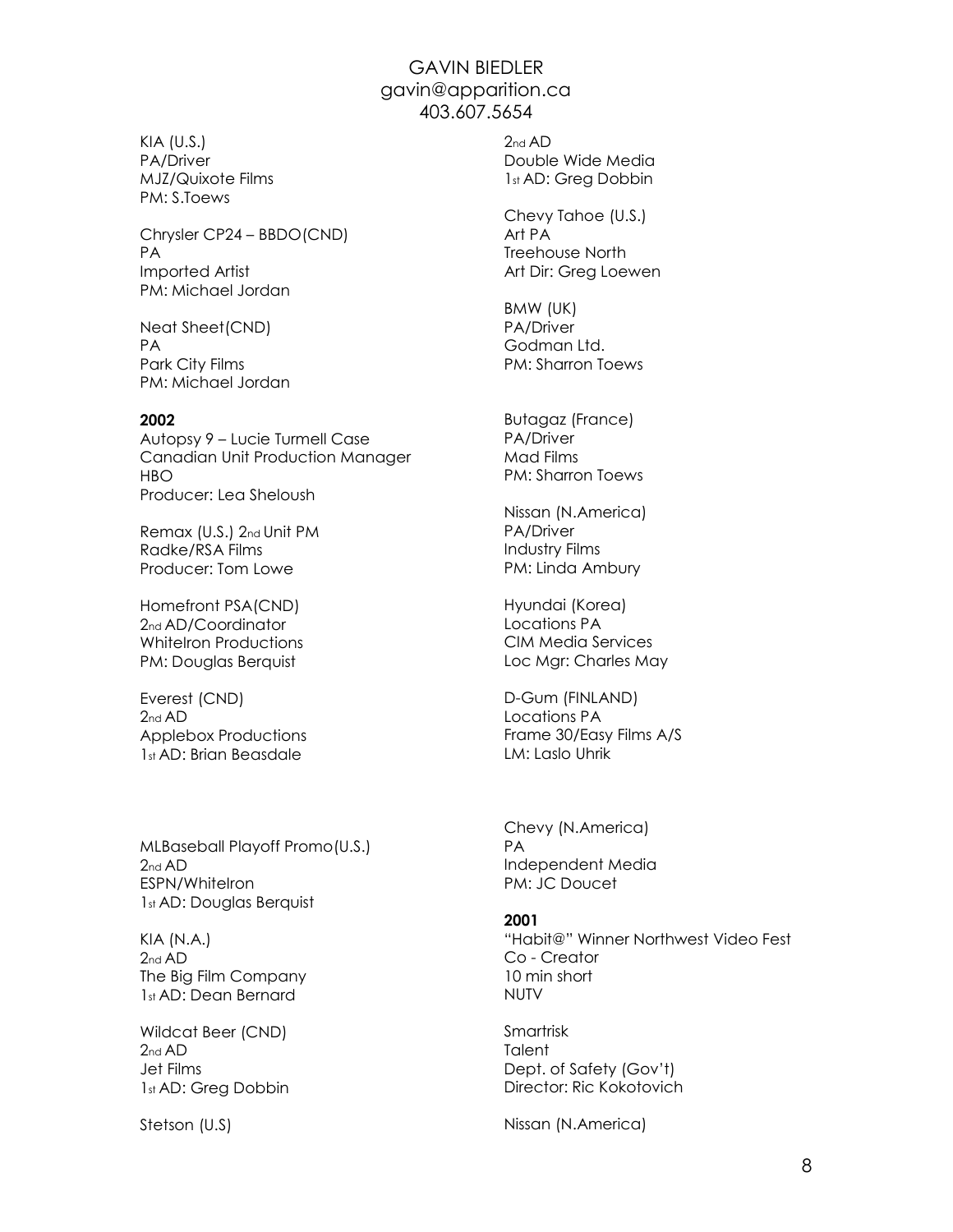$2<sub>nd</sub>$  AD Imported Artists 1st AD: Stephen Montgomery

Subway (CND)  $2nd AD$ WhiteIron Productions 1stAD: Douglas Berquist

Jeep Liberty (N.America) 2ndAD Applebox Productions 1st AD: Bob Phillips

Enmax (CND) 2nd AD Applebox Productions 1st AD: Douglas Berquist

Lexus (CND) Set PA Avion Films 1st AD: L.Weinstein

Dow Agro (CND) Art PA WhiteIron Productions Art Dir: Peter Kirkegaard

Toyota (US) PA Tool of North America PM: Sharron Toews

Hershey's (US) PA Cucoloris/Quixote Films PM: MaryBeth Jenner

Husky Energy (CND) PA **Combustion** PM: Leslie Cowan

Dairy Queen (N.America) PA Quixote Films PM: MaryBeth Jenner

Match.com (U.S.) PA Area 52 Films

PM: Jeanie Lamb

GMC (N.America) PA Morton Jankel Zander (MJZ) PM: Sharron Toews

Toyota Camry (U.S.) PA Imported Artists/Propaganda PM: Douglas Berquist

#### 2000

"Exit Wounds" Feature Film 2nd Unit TAD Paramount Pictures 1st AD: Michael Burke

"John Q" Feature Film Aerial Unit TAD New Line Cinema Dir: Nick Cassevettes 1st AD: Bill Connor

Enmax (CND) Set PA Rave Films 1st AD: Douglas Berquist

Chevy (US) SPFX PA Lieberman Company SPFX Coord: Roger Milne

Ford (CND) Art PA Imported Artists Art Dir: Pete Faragher

MTS (CND) PA Circle Productions PM: S.Toews

Hyundai (US) PA Boxer Films PM: Leslie Cowan

BMO (US) PA Jolly Roger Films PM: Terry Marsh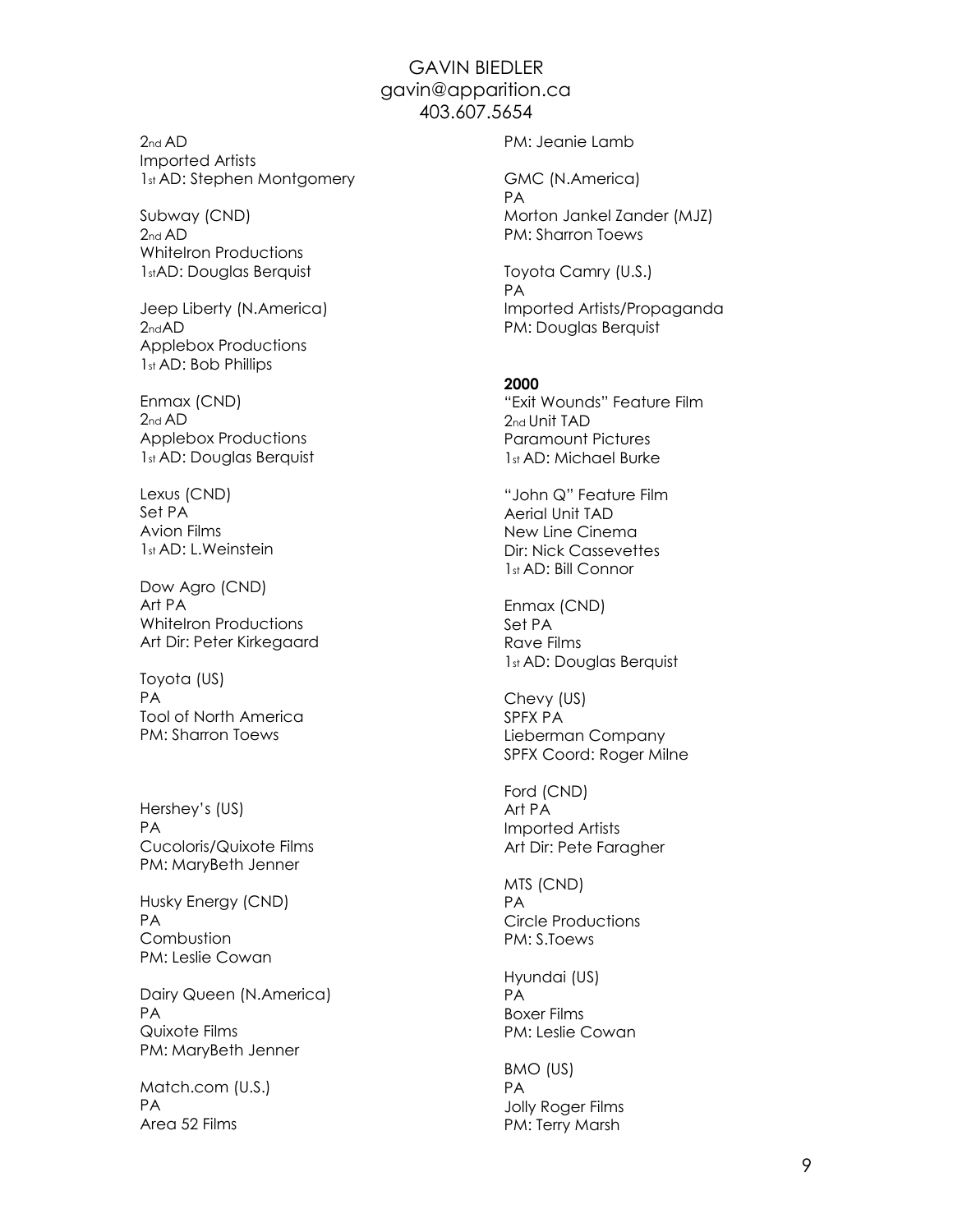Infinity QX4 (Taiwan) PA Play Station Pictures/Spring PM:Laslo Urhik

Liberty Medical(US) PA Richards Films PM: Sharron Toews

Ford Running Footage (World) PA Avalon Films PM: Sharron Toews

PG&E Energy Star (US) PA Headquarters Advertising PC: Kathy Pacula

### 1999

"Private Lessons" Ski Segments **Coordinator** TWC/Ski Magazine PM: Mark Manning

Chevy (CND) 2nd AD Radke Films 1st AD: David Strupp

Toyota (Japan)  $2nd AD$ Radke Films 1st AD: Bob Sora

Telus(CND) Art PA WhiteIron Productions PM: Simon Dekker

Marlboro (US) PA RSA USA Director: Tony Scott PM: Sharron Toews

Toyota (USA) PA Sparks Productions PM: Sharron Toews

C&A Clothing(Germany) PA Objectif International PM: Sharron Toews

Coors (CND) PA Jolly Roger Films PM: Michael Haldane

Kellogg's (U.S.) Art Dept. Tool of N.America Art Dir.: Peter.Kirkegaard

#### 1998

"Honey, I Shrunk the Kids" Series Loc. PA Disney Loc. Mgr.: Paul Rayman

KIA (CND) **Coordinator** Spy Films PM: Terry Marsh

Telus (CND) **Coordinator** Imported Artist PM: Wayne Lawley

Zeneca (CND) Video Assist WhiteIron Productions 1st AC: Regan Endryl

Adam Cohen "Tell Me Everything" Loc. PA Red Motel Pictures Loc. Mgr.: Mark Manning

Telus (CND) PA WhiteIron Productions PM: Sharron Toews

1997 Canada Savings Bonds (CND) PA Jolly Roger Films PM: Sharron Toews